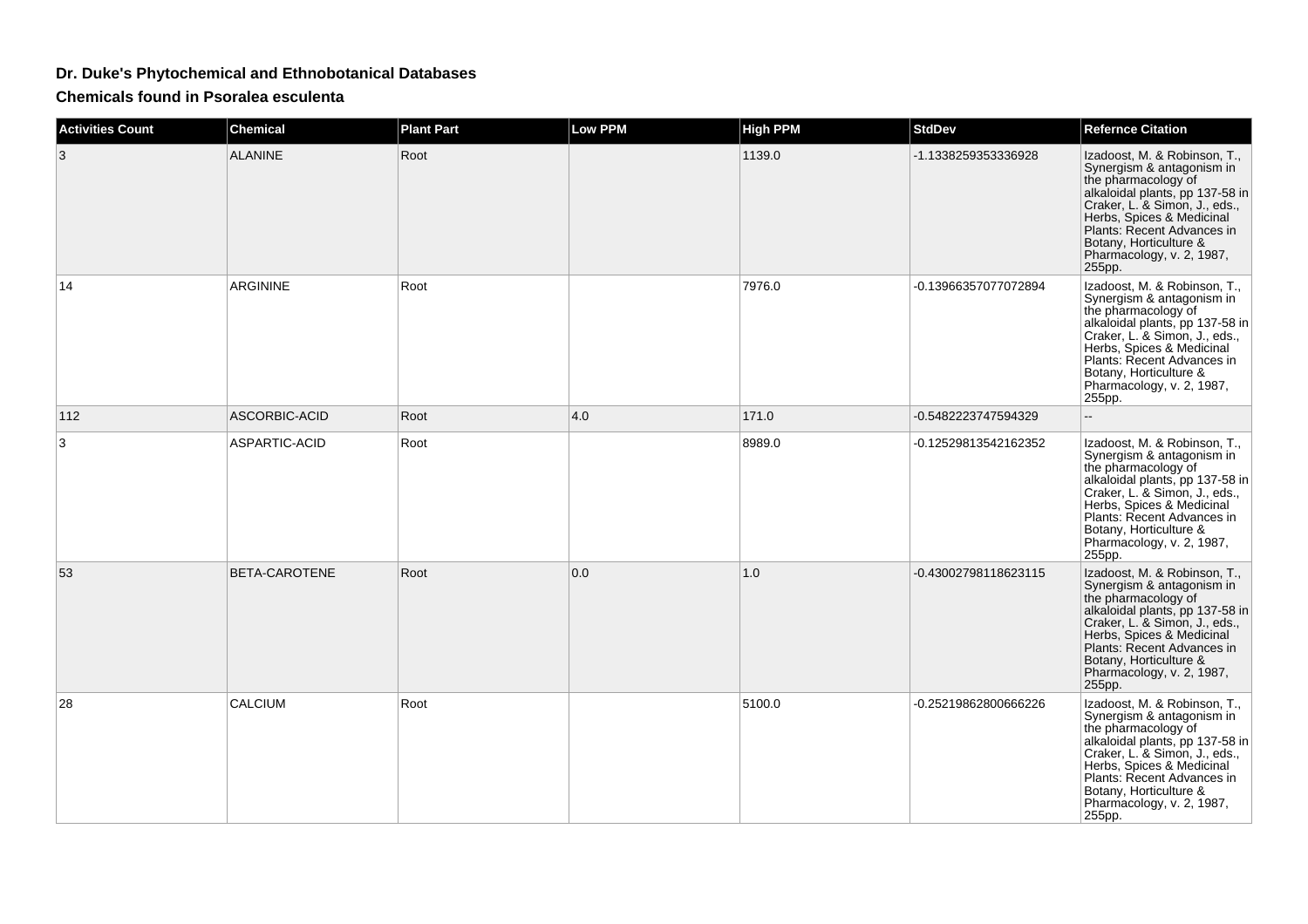| <b>Activities Count</b> | <b>Chemical</b>      | <b>Plant Part</b> | Low PPM | <b>High PPM</b> | <b>StdDev</b>        | <b>Refernce Citation</b>                                                                                                                                                                                                                                                         |
|-------------------------|----------------------|-------------------|---------|-----------------|----------------------|----------------------------------------------------------------------------------------------------------------------------------------------------------------------------------------------------------------------------------------------------------------------------------|
| 3                       | <b>CYNAROSIDE</b>    | Leaf              |         |                 |                      | Ockendon, D. J., Alston, R.<br>E., Naifeh, K. 1966. The<br>Flavonoids of Psoralea<br>(Leguminosae).<br>Phytochemistry, 5: 601-608.                                                                                                                                               |
| $\overline{2}$          | <b>CYSTINE</b>       | Root              |         | 802.0           | -0.1542935815414598  | Izadoost, M. & Robinson, T.,<br>Synergism & antagonism in<br>the pharmacology of<br>alkaloidal plants, pp 137-58 in<br>Craker, L. & Simon, J., eds.,<br>Herbs, Spices & Medicinal<br>Plants: Recent Advances in<br>Botany, Horticulture &<br>Pharmacology, v. 2, 1987,<br>255pp. |
| $\mathbf{0}$            | CYSTINE-(HALF)       | Root              |         | 802.0           | $-1.0$               |                                                                                                                                                                                                                                                                                  |
| 0                       | <b>FAT</b>           | Root              |         | 36800.0         | 0.4642183510921967   | Izadoost, M. & Robinson, T.,<br>Synergism & antagonism in<br>the pharmacology of<br>alkaloidal plants, pp 137-58 in<br>Craker, L. & Simon, J., eds.,<br>Herbs, Spices & Medicinal<br>Plants: Recent Advances in<br>Botany, Horticulture &<br>Pharmacology, v. 2, 1987,<br>255pp. |
| 15                      | <b>FIBER</b>         | Root              |         | 160300.0        | 1.6031775245509974   | Izadoost, M. & Robinson, T.,<br>Synergism & antagonism in<br>the pharmacology of<br>alkaloidal plants, pp 137-58 in<br>Craker, L. & Simon, J., eds.,<br>Herbs, Spices & Medicinal<br>Plants: Recent Advances in<br>Botany, Horticulture &<br>Pharmacology, v. 2, 1987,<br>255pp. |
| 0                       | <b>GLUTAMIC</b>      | Plant             |         |                 |                      |                                                                                                                                                                                                                                                                                  |
| 8                       | <b>GLUTAMIC-ACID</b> | Root              | 4093.0  | 12319.0         | -0.24618850192770889 | Izadoost, M. & Robinson, T.,<br>Synergism & antagonism in<br>the pharmacology of<br>alkaloidal plants, pp 137-58 in<br>Craker, L. & Simon, J., eds.,<br>Herbs, Spices & Medicinal<br>Plants: Recent Advances in<br>Botany, Horticulture &<br>Pharmacology, v. 2, 1987,<br>255pp. |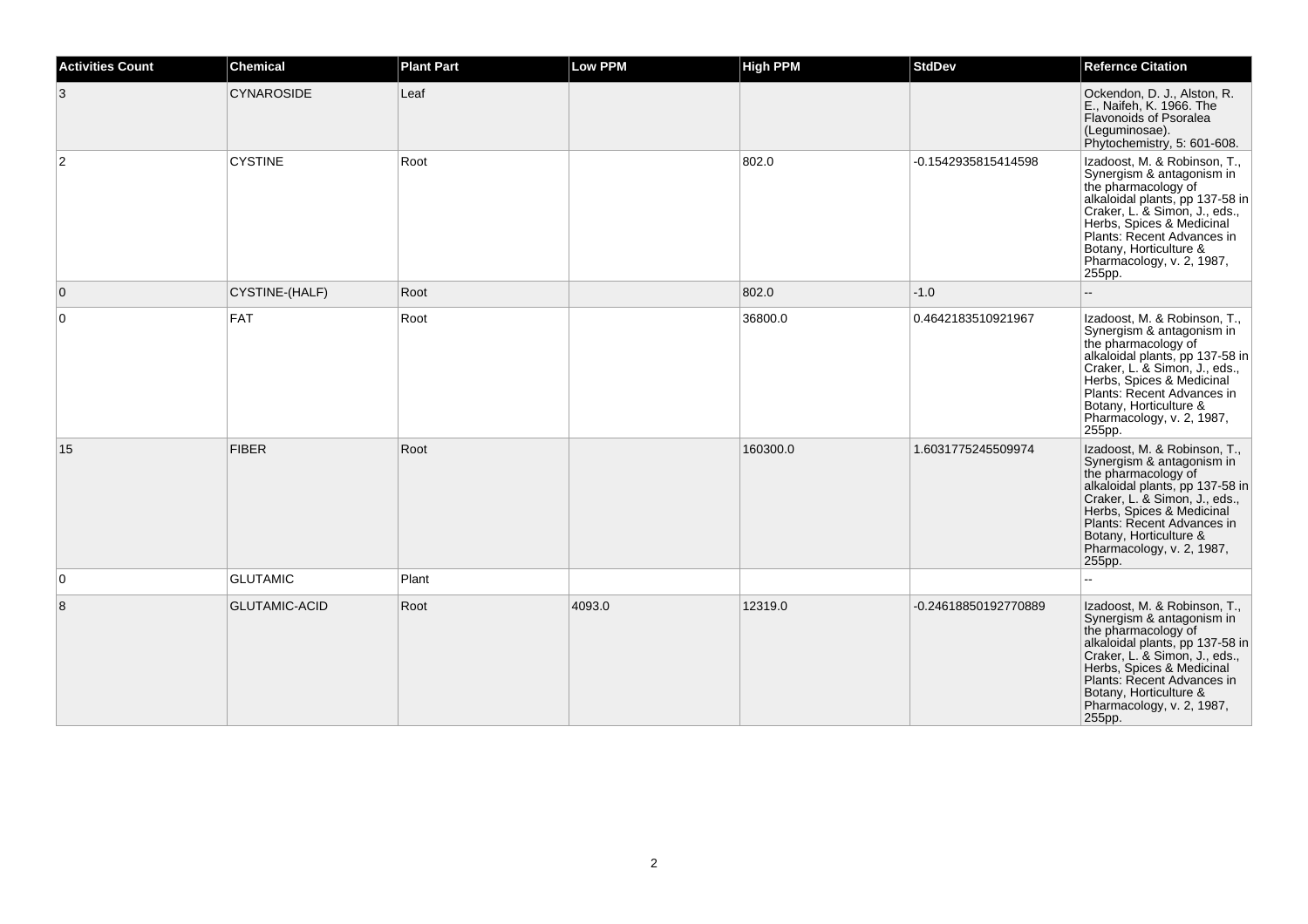| <b>Activities Count</b> | <b>Chemical</b>      | <b>Plant Part</b> | <b>Low PPM</b> | <b>High PPM</b> | <b>StdDev</b>        | <b>Refernce Citation</b>                                                                                                                                                                                                                                                         |
|-------------------------|----------------------|-------------------|----------------|-----------------|----------------------|----------------------------------------------------------------------------------------------------------------------------------------------------------------------------------------------------------------------------------------------------------------------------------|
| 12                      | <b>GLYCINE</b>       | Root              |                | 1097.0          | -1.2748284115330988  | Izadoost, M. & Robinson, T.,<br>Synergism & antagonism in<br>the pharmacology of<br>alkaloidal plants, pp 137-58 in<br>Craker, L. & Simon, J., eds.,<br>Herbs, Spices & Medicinal<br>Plants: Recent Advances in<br>Botany, Horticulture &<br>Pharmacology, v. 2, 1987,<br>255pp. |
| $\overline{7}$          | <b>HISTIDINE</b>     | Root              |                | 1266.0          | -0.5123372941537173  | Izadoost, M. & Robinson, T.,<br>Synergism & antagonism in<br>the pharmacology of<br>alkaloidal plants, pp 137-58 in<br>Craker, L. & Simon, J., eds.,<br>Herbs, Spices & Medicinal<br>Plants: Recent Advances in<br>Botany, Horticulture &<br>Pharmacology, v. 2, 1987,<br>255pp. |
| 6                       | <b>IRON</b>          | Root              |                | 39.0            | -0.38499437605375375 | Izadoost, M. & Robinson, T.,<br>Synergism & antagonism in<br>the pharmacology of<br>alkaloidal plants, pp 137-58 in<br>Craker, L. & Simon, J., eds.,<br>Herbs, Spices & Medicinal<br>Plants: Recent Advances in<br>Botany, Horticulture &<br>Pharmacology, v. 2, 1987,<br>255pp. |
| $\mathbf{0}$            | ISOFLAVONE-GLYCOSIDE | $ $ Leaf          |                |                 |                      | Ockendon, D. J., Alston, R.<br>E., Naifeh, K. 1966. The<br><b>Flavonoids of Psoralea</b><br>(Leguminosae).<br>Phytochemistry, 5: 601-608.                                                                                                                                        |
| 3                       | <b>ISOLEUCINE</b>    | Root              |                | 1308.0          | -1.1265020949594515  | Izadoost, M. & Robinson, T.,<br>Synergism & antagonism in<br>the pharmacology of<br>alkaloidal plants, pp 137-58 in<br>Craker, L. & Simon, J., eds.,<br>Herbs, Spices & Medicinal<br>Plants: Recent Advances in<br>Botany, Horticulture &<br>Pharmacology, v. 2, 1987,<br>255pp. |
| $\mathbf{0}$            | <b>ISOLUTONARIN</b>  | Leaf              |                |                 |                      | Ockendon, D. J., Alston, R.<br>E., Naifeh, K. 1966. The<br><b>Flavonoids of Psoralea</b><br>(Leguminosae).<br>Phytochemistry, 5: 601-608.                                                                                                                                        |
| $\overline{4}$          | <b>ISOORIENTIN</b>   | Leaf              |                |                 |                      | Ockendon, D. J., Alston, R.<br>E., Naifeh, K. 1966. The<br><b>Flavonoids of Psoralea</b><br>(Leguminosae).<br>Phytochemistry, 5: 601-608.                                                                                                                                        |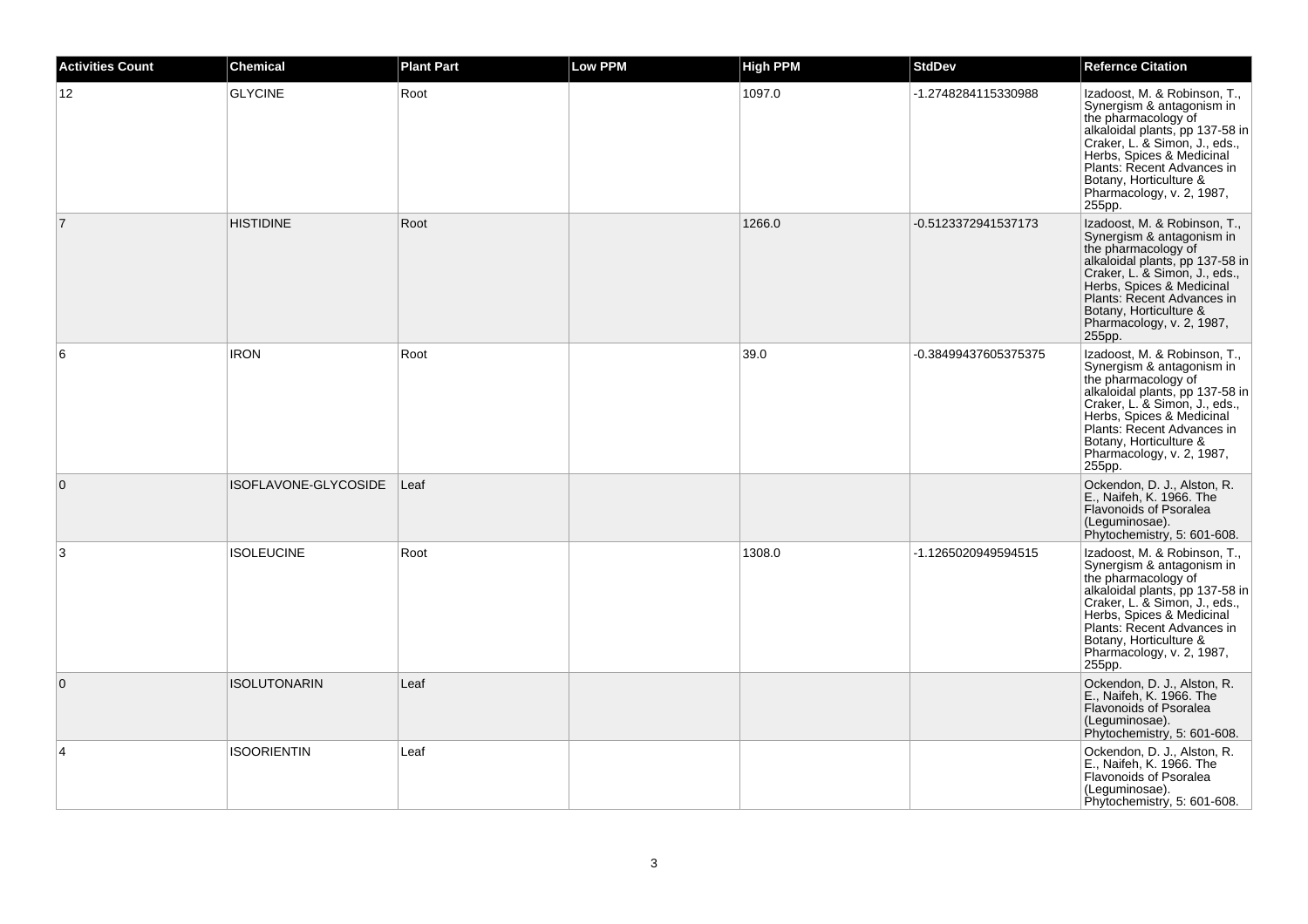| <b>Activities Count</b> | <b>Chemical</b>   | <b>Plant Part</b> | <b>Low PPM</b> | <b>High PPM</b> | <b>StdDev</b>       | <b>Refernce Citation</b>                                                                                                                                                                                                                                                         |
|-------------------------|-------------------|-------------------|----------------|-----------------|---------------------|----------------------------------------------------------------------------------------------------------------------------------------------------------------------------------------------------------------------------------------------------------------------------------|
| 4                       | <b>ISOVITEXIN</b> | Leaf              |                |                 |                     | Ockendon, D. J., Alston, R.<br>E., Naifeh, K. 1966. The<br>Flavonoids of Psoralea<br>(Leguminosae).<br>Phytochemistry, 5: 601-608.                                                                                                                                               |
| 2                       | <b>LEUCINE</b>    | Root              |                | 2448.0          | -1.1054856671779698 | Izadoost, M. & Robinson, T.,<br>Synergism & antagonism in<br>the pharmacology of<br>alkaloidal plants, pp 137-58 in<br>Craker, L. & Simon, J., eds.,<br>Herbs, Spices & Medicinal<br>Plants: Recent Advances in<br>Botany, Horticulture &<br>Pharmacology, v. 2, 1987,<br>255pp. |
| 0                       | <b>LUCENIN</b>    | Leaf              |                |                 |                     | Ockendon, D. J., Alston, R.<br>E., Naifeh, K. 1966. The<br>Flavonoids of Psoralea<br>(Leguminosae).<br>Phytochemistry, 5: 601-608.                                                                                                                                               |
| 4                       | <b>LYSINE</b>     | Root              |                | 2743.0          | -0.9122845852689443 | Izadoost, M. & Robinson, T.,<br>Synergism & antagonism in<br>the pharmacology of<br>alkaloidal plants, pp 137-58 in<br>Craker, L. & Simon, J., eds.,<br>Herbs, Spices & Medicinal<br>Plants: Recent Advances in<br>Botany, Horticulture &<br>Pharmacology, v. 2, 1987,<br>255pp. |
| 65                      | <b>MAGNESIUM</b>  | Root              |                | 1400.0          | -0.6180639973504805 | Izadoost, M. & Robinson, T.,<br>Synergism & antagonism in<br>the pharmacology of<br>alkaloidal plants, pp 137-58 in<br>Craker, L. & Simon, J., eds.,<br>Herbs, Spices & Medicinal<br>Plants: Recent Advances in<br>Botany, Horticulture &<br>Pharmacology, v. 2, 1987,<br>255pp. |
| 15                      | <b>METHIONINE</b> | Root              |                | 253.0           | -1.4297421953570428 | Izadoost, M. & Robinson, T.,<br>Synergism & antagonism in<br>the pharmacology of<br>alkaloidal plants, pp 137-58 in<br>Craker, L. & Simon, J., eds.,<br>Herbs, Spices & Medicinal<br>Plants: Recent Advances in<br>Botany, Horticulture &<br>Pharmacology, v. 2, 1987,<br>255pp. |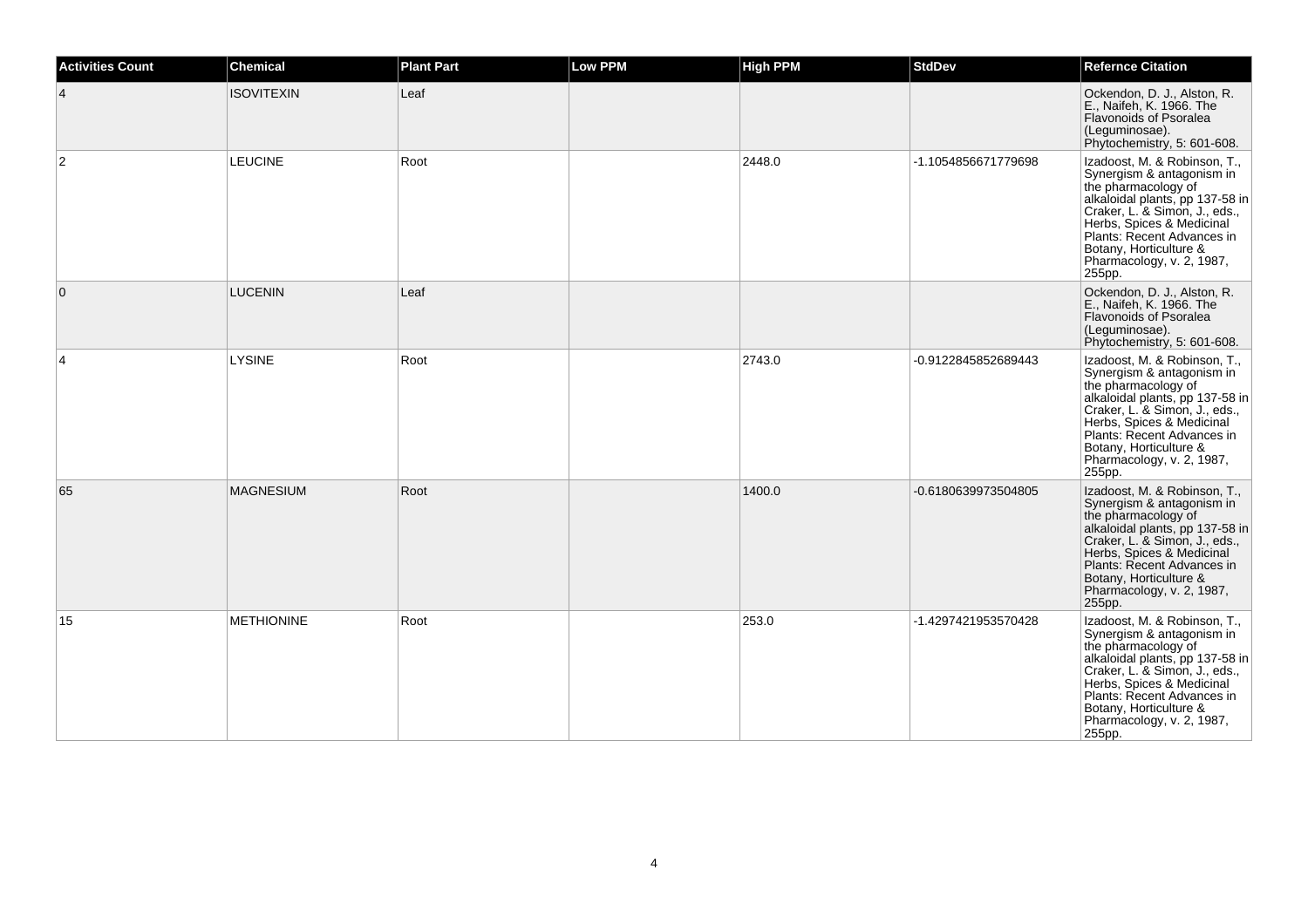| <b>Activities Count</b> | <b>Chemical</b>   | <b>Plant Part</b> | <b>Low PPM</b> | <b>High PPM</b> | <b>StdDev</b>        | <b>Refernce Citation</b>                                                                                                                                                                                                                                                         |
|-------------------------|-------------------|-------------------|----------------|-----------------|----------------------|----------------------------------------------------------------------------------------------------------------------------------------------------------------------------------------------------------------------------------------------------------------------------------|
|                         | PHENYLALANINE     | Root              |                | 1224.0          | -1.5000612282384893  | Izadoost, M. & Robinson, T.,<br>Synergism & antagonism in<br>the pharmacology of<br>alkaloidal plants, pp 137-58 in<br>Craker, L. & Simon, J., eds.,<br>Herbs, Spices & Medicinal<br>Plants: Recent Advances in<br>Botany, Horticulture &<br>Pharmacology, v. 2, 1987,<br>255pp. |
| 4                       | <b>PHOSPHORUS</b> | Root              |                | 500.0           | -0.5302455262265966  | Izadoost, M. & Robinson, T.,<br>Synergism & antagonism in<br>the pharmacology of<br>alkaloidal plants, pp 137-58 in<br>Craker, L. & Simon, J., eds.,<br>Herbs, Spices & Medicinal<br>Plants: Recent Advances in<br>Botany, Horticulture &<br>Pharmacology, v. 2, 1987,<br>255pp. |
| 14                      | <b>POTASSIUM</b>  | Root              |                | 2800.0          | -0.950351027609914   | Izadoost, M. & Robinson, T.,<br>Synergism & antagonism in<br>the pharmacology of<br>alkaloidal plants, pp 137-58 in<br>Craker, L. & Simon, J., eds.,<br>Herbs, Spices & Medicinal<br>Plants: Recent Advances in<br>Botany, Horticulture &<br>Pharmacology, v. 2, 1987,<br>255pp. |
| $\Omega$                | <b>PROLINE</b>    | Root              |                | 1266.0          | -0.45674580251724606 | Izadoost, M. & Robinson, T.,<br>Synergism & antagonism in<br>the pharmacology of<br>alkaloidal plants, pp 137-58 in<br>Craker, L. & Simon, J., eds.,<br>Herbs, Spices & Medicinal<br>Plants: Recent Advances in<br>Botany, Horticulture &<br>Pharmacology, v. 2, 1987,<br>255pp. |
| $\Omega$                | <b>PROTEIN</b>    | Root              | 70000.0        | 422000.0        | 3.409131521332618    | $\sim$                                                                                                                                                                                                                                                                           |
| $\overline{1}$          | <b>SERINE</b>     | Root              |                | 1857.0          | -0.8477773168438192  | Izadoost, M. & Robinson, T.,<br>Synergism & antagonism in<br>the pharmacology of<br>alkaloidal plants, pp 137-58 in<br>Craker, L. & Simon, J., eds.,<br>Herbs, Spices & Medicinal<br>Plants: Recent Advances in<br>Botany, Horticulture &<br>Pharmacology, v. 2, 1987,<br>255pp. |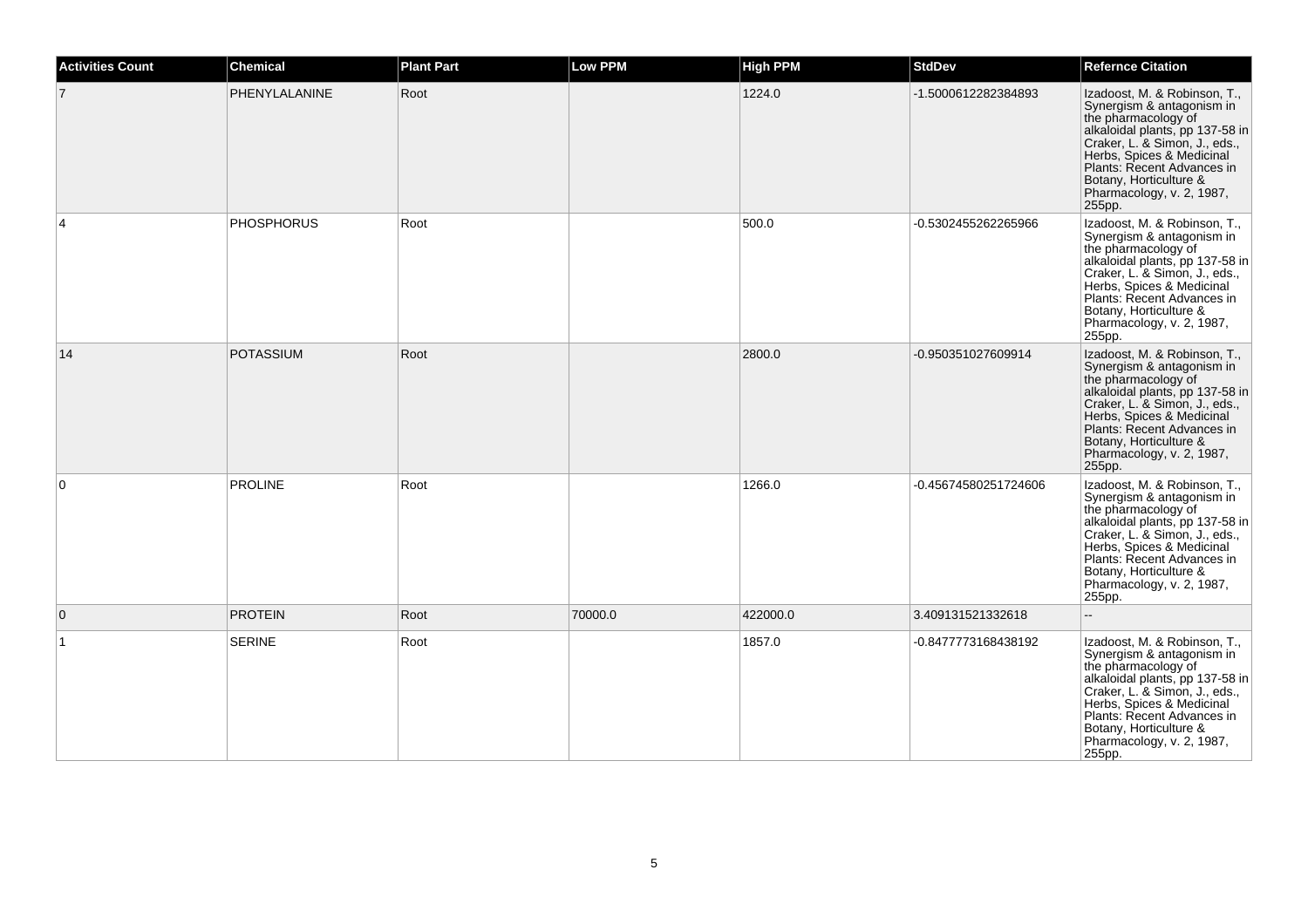| <b>Activities Count</b> | <b>Chemical</b>   | <b>Plant Part</b> | <b>Low PPM</b> | <b>High PPM</b> | <b>StdDev</b>        | <b>Refernce Citation</b>                                                                                                                                                                                                                                                         |
|-------------------------|-------------------|-------------------|----------------|-----------------|----------------------|----------------------------------------------------------------------------------------------------------------------------------------------------------------------------------------------------------------------------------------------------------------------------------|
| 5                       | <b>STARCH</b>     | Root              |                | 698400.0        | 1.6007596580757903   | Izadoost, M. & Robinson, T.,<br>Synergism & antagonism in<br>the pharmacology of<br>alkaloidal plants, pp 137-58 in<br>Craker, L. & Simon, J., eds.,<br>Herbs, Spices & Medicinal<br>Plants: Recent Advances in<br>Botany, Horticulture &<br>Pharmacology, v. 2, 1987,<br>255pp. |
| $\Omega$                | <b>SUGARS</b>     | Root              |                | 56000.0         | -0.46345897598657404 | Izadoost, M. & Robinson, T.,<br>Synergism & antagonism in<br>the pharmacology of<br>alkaloidal plants, pp 137-58 in<br>Craker, L. & Simon, J., eds.,<br>Herbs, Spices & Medicinal<br>Plants: Recent Advances in<br>Botany, Horticulture &<br>Pharmacology, v. 2, 1987,<br>255pp. |
| $\overline{4}$          | <b>THREONINE</b>  | Root              |                | 1477.0          | -0.6686077570935165  | Izadoost, M. & Robinson, T.,<br>Synergism & antagonism in<br>the pharmacology of<br>alkaloidal plants, pp 137-58 in<br>Craker, L. & Simon, J., eds.,<br>Herbs, Spices & Medicinal<br>Plants: Recent Advances in<br>Botany, Horticulture &<br>Pharmacology, v. 2, 1987,<br>255pp. |
| 29                      | <b>TRYPTOPHAN</b> | Root              |                | 633.0           | -0.6811462438487825  | Izadoost, M. & Robinson, T.,<br>Synergism & antagonism in<br>the pharmacology of<br>alkaloidal plants, pp 137-58 in<br>Craker, L. & Simon, J., eds.,<br>Herbs, Spices & Medicinal<br>Plants: Recent Advances in<br>Botany, Horticulture &<br>Pharmacology, v. 2, 1987,<br>255pp. |
| 8                       | <b>TYROSINE</b>   | Root              |                | 1899.0          | -0.17837081183908945 | Izadoost, M. & Robinson, T.,<br>Synergism & antagonism in<br>the pharmacology of<br>alkaloidal plants, pp 137-58 in<br>Craker, L. & Simon, J., eds.,<br>Herbs, Spices & Medicinal<br>Plants: Recent Advances in<br>Botany, Horticulture &<br>Pharmacology, v. 2, 1987,<br>255pp. |